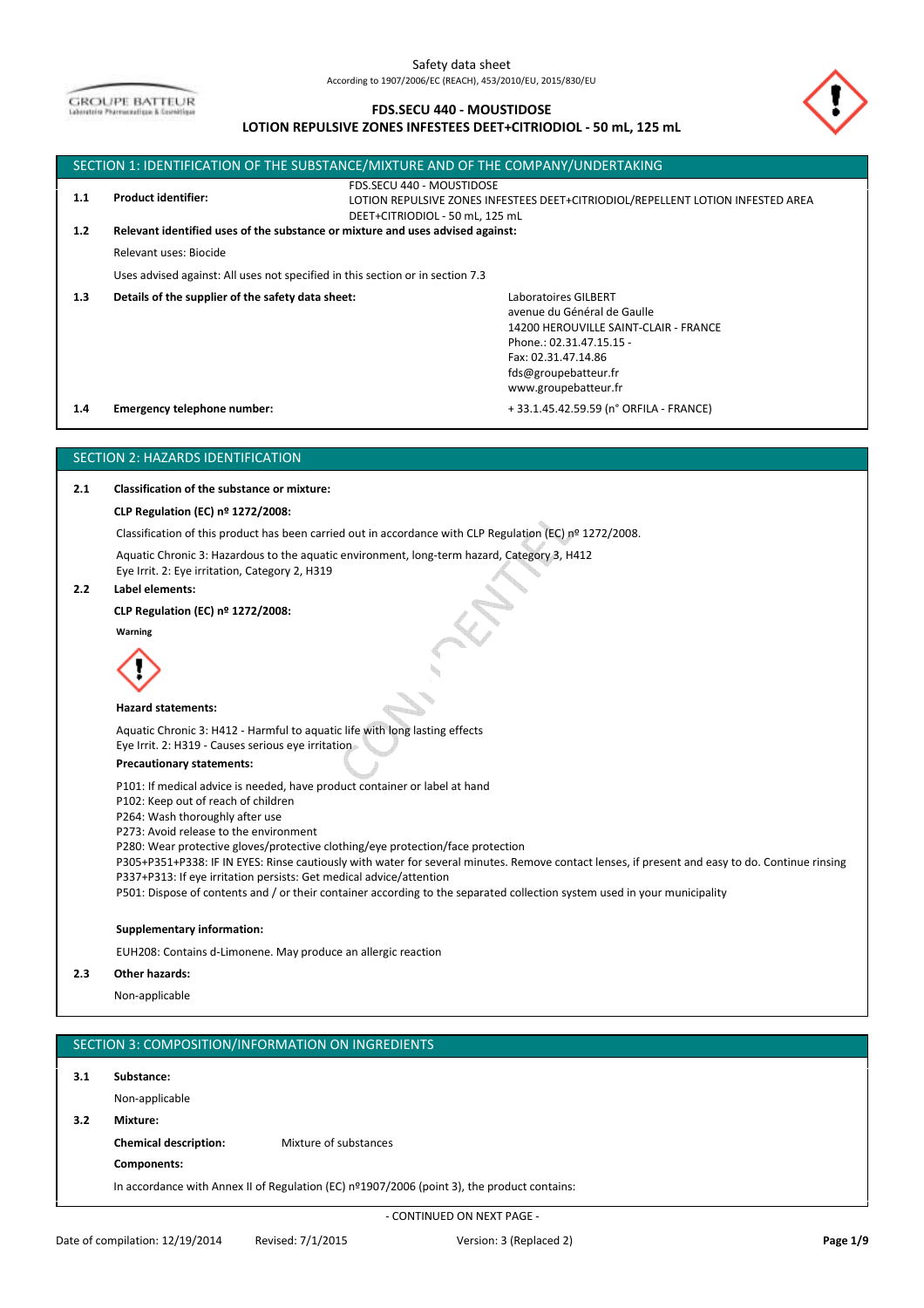**GROUPE BATTEUR** 

# **FDS.SECU 440 - MOUSTIDOSE LOTION REPULSIVE ZONES INFESTEES DEET+CITRIODIOL - 50 mL, 125 mL**



# SECTION 3: COMPOSITION/INFORMATION ON INGREDIENTS (continue)

|               | Identification                                              |                             | Chemical name/Classification                                                                                                               |                 | Concentration |
|---------------|-------------------------------------------------------------|-----------------------------|--------------------------------------------------------------------------------------------------------------------------------------------|-----------------|---------------|
| CAS:          | 134-62-3                                                    | N,N-diethyl-m-toluamide     |                                                                                                                                            | ATP CLP00       |               |
| EC:<br>Index: | 205-149-7<br>616-018-00-2<br>REACH: Non-applicable          | <b>Regulation 1272/2008</b> | Acute Tox. 4: H302; Aquatic Chronic 3: H412; Eye Irrit. 2: H319; Skin Irrit. 2: H315 - Warning                                             | л.              | $25 - 50%$    |
| CAS:          | 5989-27-5                                                   | d-Limonene                  |                                                                                                                                            | Self-classified |               |
| EC:<br>Index: | 227-813-5<br>Non-applicable<br>REACH: 01-2119529223-47-XXXX | <b>Regulation 1272/2008</b> | Aquatic Acute 1: H400; Aquatic Chronic 1: H410; Asp. Tox. 1: H304; Flam. Liq. 3: H226; Skin<br>Irrit. 2: H315; Skin Sens. 1: H317 - Danger | രക              | < 1%          |

#### SECTION 4: FIRST AID MEASURES

#### **4.1 Description of first aid measures:**

The symptoms resulting from intoxication can appear after exposure, therefore, in case of doubt, seek medical attention for direct exposure to the chemical product or persistent discomfort, showing the SDS of this product.

#### **By inhalation:**

This product does not contain substances classified as dangerous for inhalation, however, in case of symptoms of intoxication remove the person affected from the exposure area and provide with fresh air. Seek medical attention if the symptoms get worse or persist.

#### **By skin contact:**

This product is not classified as dangerous when in contact with the skin. However, in case of skin contact it is recommended to remove contaminated clothes and shoes, rinse the skin or shower the person affected if necessary thoroughly with cold water and neutral soap. In case of serious reaction consult a doctor.

#### **By eye contact:**

Rinse eyes thoroughly with lukewarm water for at least 15 minutes. Do not allow the person affected to rub or close their eyes. If the injured person uses contact lenses, these should be removed unless they are stuck to the eyes, as this could cause further damage. In all cases, after cleaning, a doctor should be consulted as quickly as possible with the SDS of the product.

#### **By ingestion/aspiration:**

Do not induce vomiting, but if it does happen keep the head up to avoid inhalation. Keep the person affected at rest. Rinse out the mouth and throat, as they may have been affected during ingestion.

#### **4.2 Most important symptoms and effects, both acute and delayed:**

Acute and delayed effects are indicated in sections 2 and 11.

#### **4.3 Indication of any immediate medical attention and special treatment needed:**

Non-applicable

#### SECTION 5: FIREFIGHTING MEASURES

#### **5.1 Extinguishing media:**

Product is non-flammable under normal conditions of storage, manipulation and use, containing flammable substances. In the case of inflammation as a result of improper manipulation, storage or use preferably use polyvalent powder extinguishers (ABC powder), in accordance with the Regulation on fire protection systems. IT IS NOT RECOMMENDED to use tap water as an extinguishing agent.

#### **5.2 Special hazards arising from the substance or mixture:**

As a result of combustion or thermal decomposition reactive sub-products are created that can become highly toxic and, consequently, can present a serious health risk.

#### **5.3 Advice for firefighters:**

Depending on the magnitude of the fire it may be necessary to use full protective clothing and individual respiratory equipment. Minimum emergency facilities and equipment should be available (fire blankets, portable first aid kit,...) in accordance with Directive 89/654/EC.

# **Additional provisions:**

Act in accordance with the Internal Emergency Plan and the Information Sheets on actions to take after an accident or other emergencies. Destroy any source of ignition. In case of fire, refrigerate the storage containers and tanks for products susceptible to inflammation, explosion or BLEVE as a result of high temperatures. Avoid spillage of the products used to extinguish the fire into an aqueous medium.

## SECTION 6: ACCIDENTAL RELEASE MEASURES

#### **6.1 Personal precautions, protective equipment and emergency procedures:**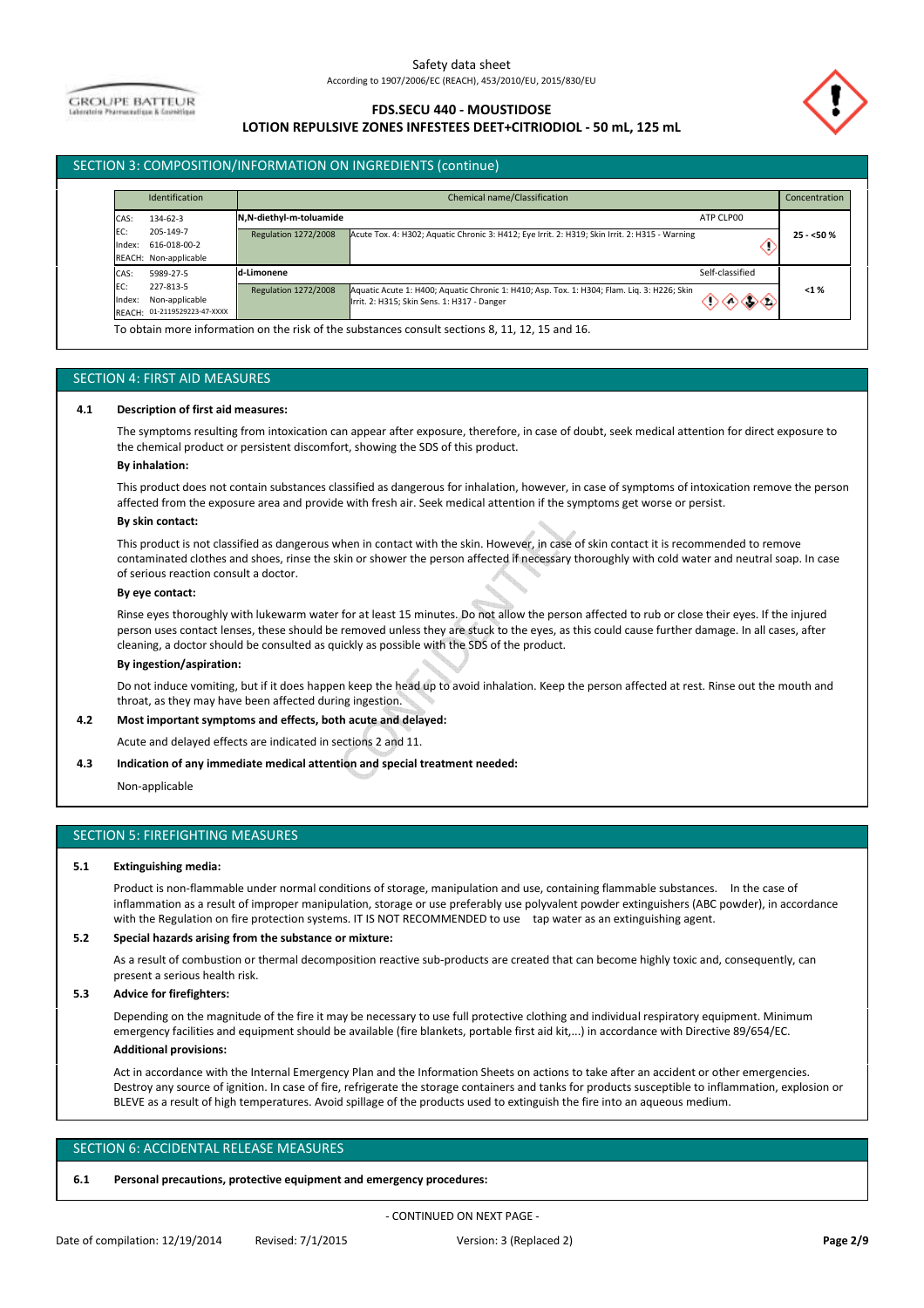**GROUPE BATTEUR** 

# **FDS.SECU 440 - MOUSTIDOSE**

# **LOTION REPULSIVE ZONES INFESTEES DEET+CITRIODIOL - 50 mL, 125 mL**

# SECTION 6: ACCIDENTAL RELEASE MEASURES (continue)

Isolate leaks provided that there is no additional risk for the people performing this task. Evacuate the area and keep out those without protection. Personal protection equipment must be used against potential contact with the spilt product (See section 8). Above all prevent the formation of any vapour-air flammable mixtures, through either ventilation or the use of an inertization agent. Destroy any source of ignition. Eliminate electrostatic charges by interconnecting all the conductive surfaces on which static electricity could form, and also ensuring that all surfaces are connected to the ground.

#### **6.2 Environmental precautions:**

Avoid at all cost any type of spillage into an aqueous medium. Contain the product absorbed appropriately in hermetically sealed containers. Notify the relevant authority in case of exposure to the general public or the environment.

#### **6.3 Methods and material for containment and cleaning up:**

It is recommended:

Absorb the spillage using sand or inert absorbent and move it to a safe place. Do not absorb in sawdust or other combustible absorbents. For any concern related to disposal consult section 13.

#### **6.4 Reference to other sections:**

See sections 8 and 13.

#### SECTION 7: HANDLING AND STORAGE

#### **7.1 Precautions for safe handling:**

A.- Precautions for safe manipulation

Comply with the current legislation concerning the prevention of industrial risks. Keep containers hermetically sealed. Control spills and residues, destroying them with safe methods (section 6). Avoid leakages from the container. Maintain order and cleanliness where dangerous products are used.

B.- Technical recommendations for the prevention of fires and explosions

Avoid the evaporation of the product as it contains flammable substances, which could form flammable vapour/air mixtures in the presence of sources of ignition. Control sources of ignition (mobile phones, sparks,...) and transfer at slow speeds to avoid the creation of electrostatic charges. Avoid projections and pulverizations. Consult section 10 for conditions and materials that should be avoided.

C.- Technical recommendations to prevent ergonomic and toxicological risks

Do not eat or drink during the process, washing hands afterwards with suitable cleaning products.

D.- Technical recommendations to prevent environmental risks

Due to the danger of this product for the environment it is recommended to use it within an area containing contamination control barriers in case of spillage, as well as having absorbent material in close proximity.

#### **7.2 Conditions for safe storage, including any incompatibilities:**

A.- Technical measures for storage

Maximun Temp.: 30 ºC

Maximum time: 36 Months

B.- General conditions for storage

Avoid sources of heat, radiation, static electricity and contact with food. For additional information see subsection 10.5

#### **7.3 Specific end use(s):**

Not to be swallowed.

# SECTION 8: EXPOSURE CONTROLS/PERSONAL PROTECTION

## **8.1 Control parameters:**

Substances whose occupational exposure limits have to be monitored in the work environment

There are no environmental limits for the substances contained in the product

# **DNEL (Workers):**

|                       |                   | Short exposure |                | Long exposure          |                |
|-----------------------|-------------------|----------------|----------------|------------------------|----------------|
| <b>Identification</b> |                   | Systemic       | Local          | Systemic               | Local          |
| d-Limonene            | Oral              | Non-applicable | Non-applicable | Non-applicable         | Non-applicable |
| CAS: 5989-27-5        | Dermal            | Non-applicable | Non-applicable | Non-applicable         | Non-applicable |
| EC: 227-813-5         | <b>Inhalation</b> | Non-applicable | Non-applicable | 33,3 mg/m <sup>3</sup> | Non-applicable |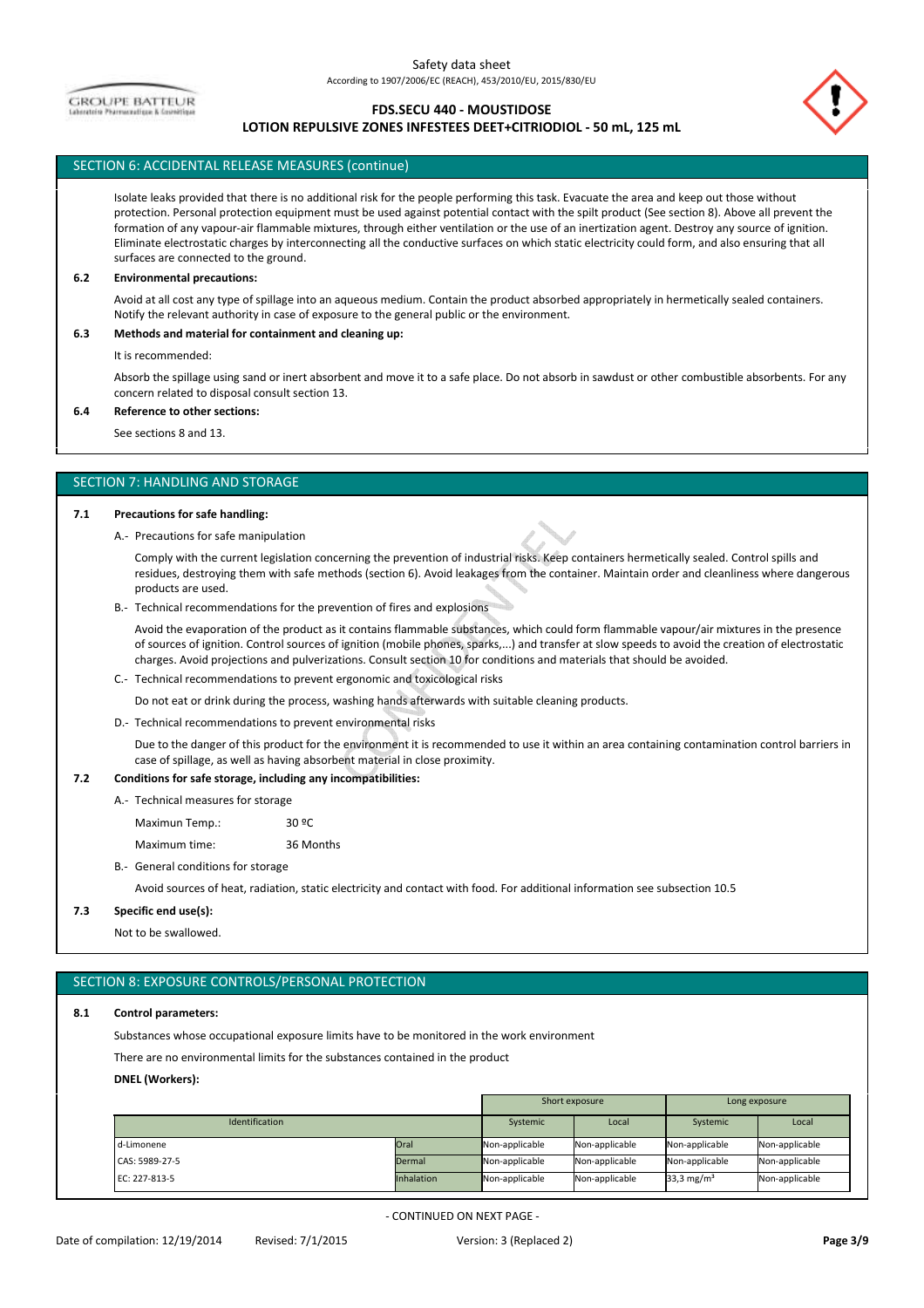**GROUPE BATTEUR** 

# **FDS.SECU 440 - MOUSTIDOSE LOTION REPULSIVE ZONES INFESTEES DEET+CITRIODIOL - 50 mL, 125 mL**



# SECTION 8: EXPOSURE CONTROLS/PERSONAL PROTECTION (continue)

#### **DNEL (General population):**

|                |                   | Short exposure |                | Long exposure          |                |
|----------------|-------------------|----------------|----------------|------------------------|----------------|
| Identification |                   | Systemic       | Local          | Systemic               | Local          |
| d-Limonene     | Oral              | Non-applicable | Non-applicable | 4,76 mg/kg             | Non-applicable |
| CAS: 5989-27-5 | Dermal            | Non-applicable | Non-applicable | Non-applicable         | Non-applicable |
| EC: 227-813-5  | <b>Inhalation</b> | Non-applicable | Non-applicable | 8,33 mg/m <sup>3</sup> | Non-applicable |

#### **PNEC:**

| Identification |                     |                |                         |                      |
|----------------|---------------------|----------------|-------------------------|----------------------|
| d-Limonene     | <b>STP</b>          | $1,8$ mg/L     | Fresh water             | $0,0054$ mg/L        |
| CAS: 5989-27-5 | Soil                | $0,262$ mg/kg  | Marine water            | 0,00054 mg/L         |
| EC: 227-813-5  | <b>Intermittent</b> | Non-applicable | Sediment (Fresh water)  | $1,32$ mg/kg         |
|                | Oral                | $3,33$ g/kg    | Sediment (Marine water) | $0,13 \text{ mg/kg}$ |

#### $8.2$ **8.2 Exposure controls:**

A.- General security and hygiene measures in the work place

As a preventative measure it is recommended to use basic Personal Protection Equipment, with the corresponding <<CE marking>> in accordance with Directive 89/686/EC. For more information on Personal Protection Equipment (storage, use, cleaning, maintenance, class of protection,…) consult the information leaflet provided by the manufacturer. For more information see subsection 7.1. All information contained herein is a recommendation which needs some specification from the labour risk prevention services as it is not known whether the company has additional measures at its disposal.

B.- Respiratory protection

The use of protection equipment will be necessary if a mist forms or if the professional exposure limits are exceeded.

C.- Specific protection for the hands

| Pictogram                    | <b>PPE</b>                 | Labelling | <b>CEN Standard</b>                                           | Remarks                                          |
|------------------------------|----------------------------|-----------|---------------------------------------------------------------|--------------------------------------------------|
| Mandatory hand<br>protection | Chemical protective gloves | CAT       | EN 374-1:2003<br>EN 374-3:2003/AC:2006<br>EN 420:2003+A1:2009 | Replace the gloves at any sign of deterioration. |

 $\oplus$ 

D.- Ocular and facial protection

| Pictogram                                 | <b>PPE</b>                                 | Labelling     | <b>CEN Standard</b>                                                           | Remarks                                                                                                                         |
|-------------------------------------------|--------------------------------------------|---------------|-------------------------------------------------------------------------------|---------------------------------------------------------------------------------------------------------------------------------|
| الإستعصار<br>Mandatory face<br>protection | Panoramic glasses against liquid<br>splash | <b>CAT II</b> | EN 166:2001<br>EN 172:1994/A1:2000<br>EN 172:1994/A2:2001<br>EN ISO 4007:2012 | Clean daily and disinfect periodically according to the<br>manufacturer's instructions. Use if there is a risk of<br>splashing. |

E.- Bodily protection

| Pictogram | PPE                  | Labelling    | <b>CEN Standard</b>                    | Remarks                    |
|-----------|----------------------|--------------|----------------------------------------|----------------------------|
|           | Work clothing        | <b>CAT I</b> | EN ISO 13688:2013                      | For professional use only. |
|           | Anti-slip work shoes | <b>CAT I</b> | EN ISO 20347:2012<br>EN ISO 20344:2011 | None                       |

F.- Additional emergency measures

| <b>Emergency measure</b>                | Standards                      | <b>Emergency measure</b>     | Standards                     |
|-----------------------------------------|--------------------------------|------------------------------|-------------------------------|
| 飍<br>÷<br>Emergency shower              | ANSI Z358-1<br>ISO 3864-1:2002 | စာ<br>WW<br>Eyewash stations | DIN 12 899<br>ISO 3864-1:2002 |
| <b>Environmental exposure controls:</b> |                                |                              |                               |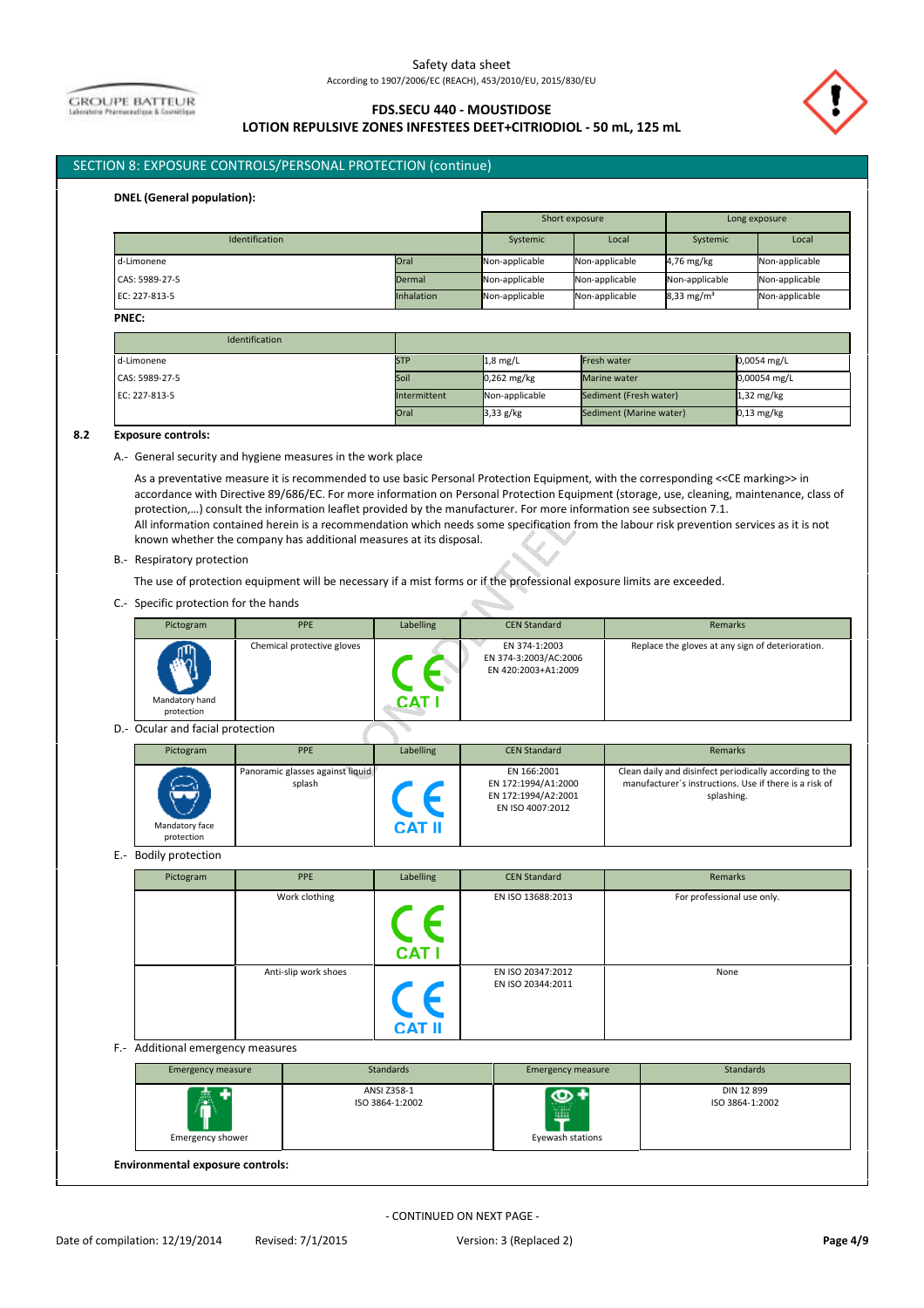**GROUPE BATTEUR** 

# **FDS.SECU 440 - MOUSTIDOSE LOTION REPULSIVE ZONES INFESTEES DEET+CITRIODIOL - 50 mL, 125 mL**

# SECTION 8: EXPOSURE CONTROLS/PERSONAL PROTECTION (continue)

In accordance with the community legislation for the protection of the environment it is recommended to avoid environmental spillage of both the product and its container. For additional information see subsection 7.1.D

# **Volatile organic compounds:**

With regard to Directive 2010/75/EU, this product has the following characteristics:

Average molecular weight: 90,99 g/mol Average carbon number: 4,1 V.O.C. density at 20 °C: 155,38 kg/m<sup>3</sup> (155,38 g/L) V.O.C. (Supply): 15,26 % weight

# SECTION 9: PHYSICAL AND CHEMICAL PROPERTIES

| 9.1 | Information on basic physical and chemical properties:                                             |                  |
|-----|----------------------------------------------------------------------------------------------------|------------------|
|     | For complete information see the product datasheet.                                                |                  |
|     | Appearance:                                                                                        |                  |
|     | Physical state at 20 °C:                                                                           | Liquid           |
|     | Appearance:                                                                                        | Not available    |
|     | Color:                                                                                             | Colourless       |
|     | Odor:                                                                                              | Characteristic   |
|     | Volatility:                                                                                        |                  |
|     | Boiling point at atmospheric pressure:                                                             | 162 ºC           |
|     | Vapour pressure at 20 °C:                                                                          | 1749 Pa          |
|     | Vapour pressure at 50 °C:                                                                          | 9224 Pa (9 kPa)  |
|     | Evaporation rate at 20 °C:                                                                         | Non-applicable * |
|     | <b>Product description:</b>                                                                        |                  |
|     | Density at 20 °C:                                                                                  | 1018 kg/ $m^3$   |
|     | Relative density at 20 °C:                                                                         | 0,996 - 1,036    |
|     | Dynamic viscosity at 20 °C:                                                                        | Non-applicable * |
|     | Kinematic viscosity at 20 °C:                                                                      | Non-applicable * |
|     | Kinematic viscosity at 40 °C:                                                                      | Non-applicable * |
|     | Concentration:                                                                                     | Non-applicable * |
|     | pH:                                                                                                | $5,00 - 6,00$    |
|     | Vapour density at 20 °C:                                                                           | Non-applicable * |
|     | Partition coefficient n-octanol/water 20 ºC:                                                       | Non-applicable * |
|     | Solubility in water at 20 °C:                                                                      | Non-applicable * |
|     | Solubility properties:                                                                             | Non-applicable * |
|     | Decomposition temperature:                                                                         | Non-applicable * |
|     | Melting point/freezing point:                                                                      | Non-applicable * |
|     | Flammability:                                                                                      |                  |
|     | Flash Point:                                                                                       | 111 ºC           |
|     | Autoignition temperature:                                                                          | 202 ºC           |
|     | Lower flammability limit:                                                                          | Non-applicable * |
|     | Upper flammability limit:                                                                          | Non-applicable * |
| 9.2 | <b>Other information:</b>                                                                          |                  |
|     | Surface tension at 20 °C:                                                                          | Non-applicable * |
|     | Refraction index:                                                                                  | Non-applicable * |
|     | *Not relevant due to the nature of the product, not providing information property of its hazards. |                  |

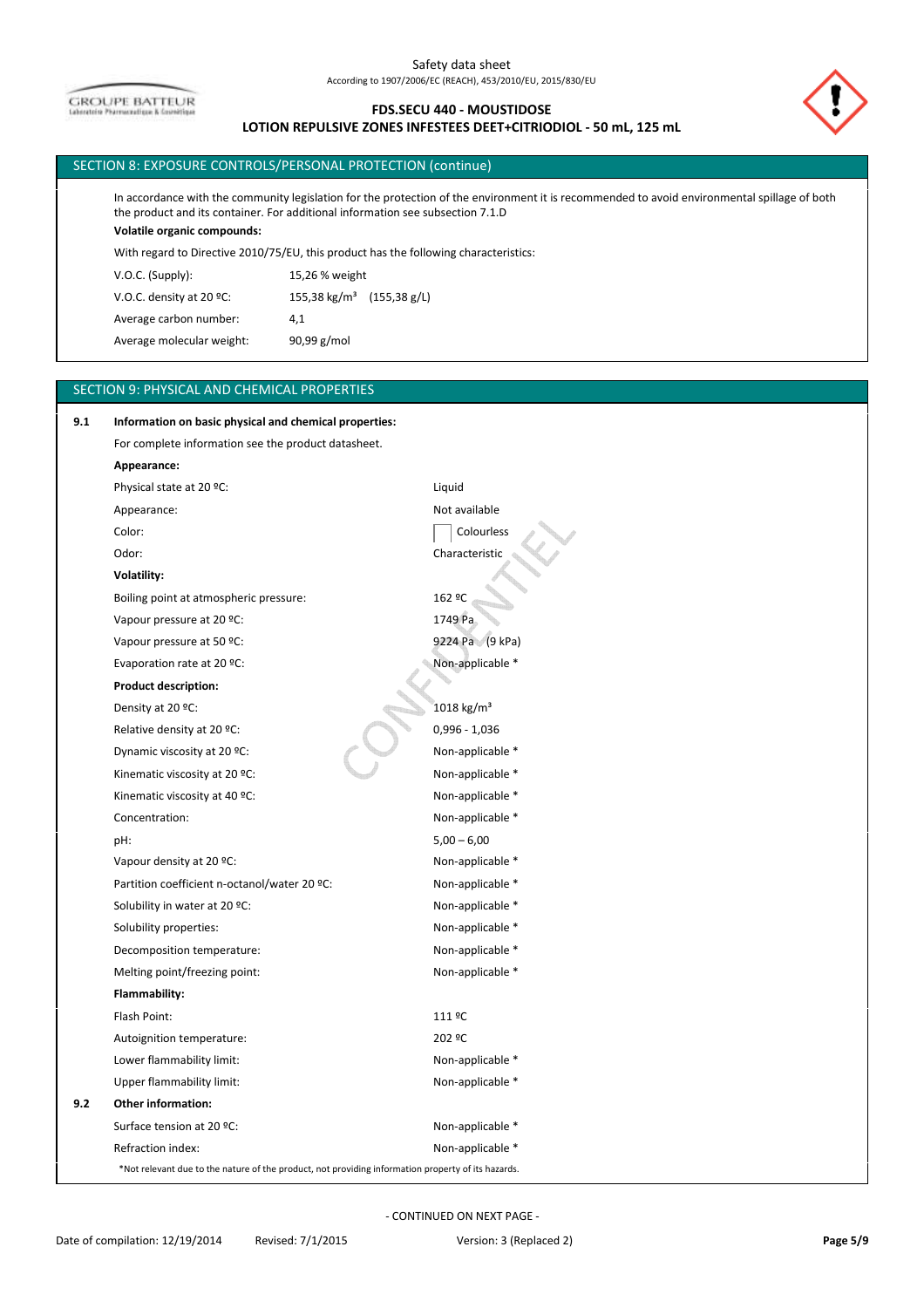**GROUPE BATTEUR** 

# **FDS.SECU 440 - MOUSTIDOSE**

# **LOTION REPULSIVE ZONES INFESTEES DEET+CITRIODIOL - 50 mL, 125 mL**



# SECTION 10: STABILITY AND REACTIVITY

### **10.1 Reactivity:**

No hazardous reactions are expected if the following technical instructions storage of chemicals. See section 7.

#### **10.2 Chemical stability:**

Chemically stable under the conditions of storage, handling and use.

### **10.3 Possibility of hazardous reactions:**

Under the specified conditions, hazardous reactions that lead to excessive temperatures or pressure are not expected.

#### **10.4 Conditions to avoid:**

Applicable for handling and storage at room temperature:

| Not applicable<br>Not applicable | Precaution | Precaution | Not applicable |
|----------------------------------|------------|------------|----------------|

#### **10.5 Incompatible materials:**

| Acids          | Water          | Combustive materials | Combustible materials | <b>Others</b>  |
|----------------|----------------|----------------------|-----------------------|----------------|
| Not applicable | Not applicable | Avoid direct impact  | Not applicable        | Not applicable |

#### **10.6 Hazardous decomposition products:**

See subsection 10.3, 10.4 and 10.5 to find out the specific decomposition products. Depending on the decomposition conditions, complex mixtures of chemical substances can be released: carbon dioxide (CO2), carbon monoxide and other organic compounds.

#### SECTION 11: TOXICOLOGICAL INFORMATION

#### **11.1 Information on toxicological effects:**

The experimental information related to the toxicological properties of the product itself is not available

#### **Dangerous health implications:**

In case of exposure that is repetitive, prolonged or at concentrations higher than recommended by the occupational exposure limits, it may result in adverse effects on health depending on the means of exposure:

A.- Ingestion:

- Acute toxicity: Based on available data, the classification criteria are not met, however, it contains substances classified as dangerous for consumption. For more information see section 3.
- Corrosivity/Irritability: Based on available data, the classification criteria are not met, however, it contains substances classified as
- dangerous for consumption. For more information see section 3.
- B- Inhalation:
	- Acute toxicity: Based on available data, the classification criteria are not met, as it does not contain substances classified as dangerous for inhalation. For more information see section 3.
	- Corrosivity/Irritability: Based on available data, the classification criteria are not met, as it does not contain substances classified as dangerous for this effect. For more information see section 3.
- C- Contact with the skin and the eyes:
	- Contact with the skin: Based on available data, the classification criteria are not met, however, it contains substances classified as dangerous for skin contact. For more information see section 3.
	- Contact with the eyes: Produces eye damage after contact.
- D- CMR effects (carcinogenicity, mutagenicity and toxicity to reproduction):
	- Carcinogenicity: Based on available data, the classification criteria are not met, as it does not contain substances classified as dangerous for the effects mentioned. For more information see section 3.
	- Mutagenicity: Based on available data, the classification criteria are not met, as it does not contain substances classified as dangerous for this effect. For more information see section 3.
	- Reproductive toxicity: Based on available data, the classification criteria are not met, as it does not contain substances classified as dangerous for this effect. For more information see section 3.
- E- Sensitizing effects:
	- Respiratory: Based on available data, the classification criteria are not met, as it does not contain substances classified as dangerous with sensibilizising effects. For more information see section 3.
	- Cutaneous: Based on available data, the classification criteria are not met, however, it contains substances classified as dangerous with sensibilizising effects. For more information see section 3.
- F- Specific target organ toxicity (STOT)-time exposure:
- Based on available data, the classification criteria are not met, as it does not contain substances classified as dangerous for this effect. For more information see section 3.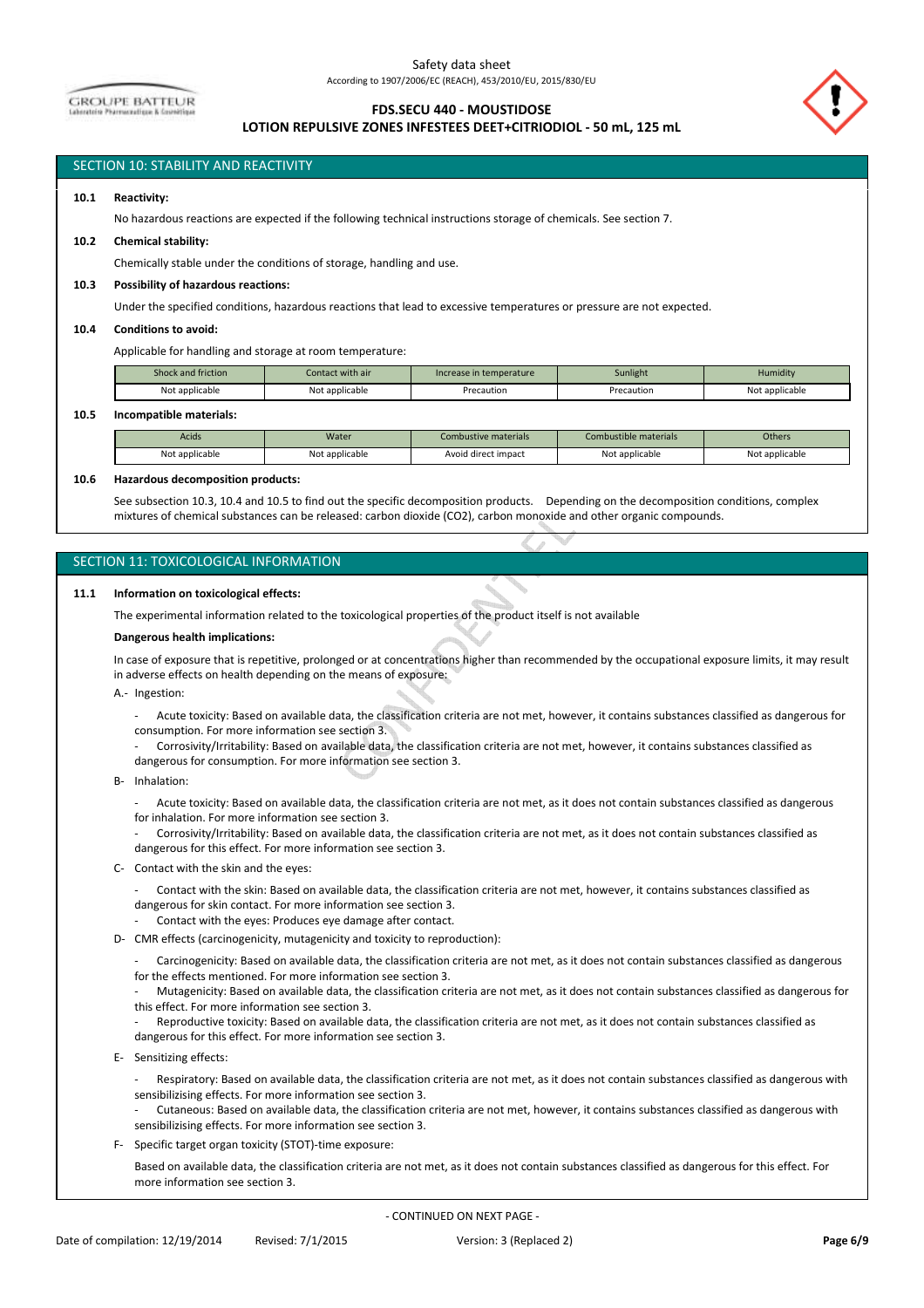**GROUPE BATTEUR** 

# **FDS.SECU 440 - MOUSTIDOSE**

# **LOTION REPULSIVE ZONES INFESTEES DEET+CITRIODIOL - 50 mL, 125 mL**

# SECTION 11: TOXICOLOGICAL INFORMATION (continue)

G- Specific target organ toxicity (STOT)-repeated exposure:

- Specific target organ toxicity (STOT)-repeated exposure: Based on available data, the classification criteria are not met, as it does not contain substances classified as dangerous for this effect. For more information see section 3.

- Skin: Based on available data, the classification criteria are not met, as it does not contain substances classified as dangerous for this effect. For more information see section 3.

H- Aspiration hazard:

Based on available data, the classification criteria are not met, however it does contain substances classified as dangerous for this effect. For more information see section 3.

#### **Other information:**

Acute toxicity (OCDE n°402): not classified.

Eye primary irritation (OCDE n°405): Irritating.

Skin primary irritation (OCDE n°404): not classified.

Assessment of skin sensitization potential: should not be classified as a sensitizer.

Assessment of local tolerance: moderate skin tolerance.

#### **Specific toxicology information on the substances:**

| Identification          |                        | Acute toxicity | Genus  |
|-------------------------|------------------------|----------------|--------|
| d-Limonene              | LD50 oral              | 4400 mg/kg     | Rat    |
| CAS: 5989-27-5          | LD50 dermal            | 5100 mg/kg     | Rabbit |
| EC: 227-813-5           | <b>LC50</b> inhalation | Non-applicable |        |
| N,N-diethyl-m-toluamide | LD50 oral              | 1892 mg/kg     | Rat    |
| CAS: 134-62-3           | LD50 dermal            | Non-applicable |        |
| EC: 205-149-7           | <b>LC50</b> inhalation | Non-applicable |        |

# SECTION 12: ECOLOGICAL INFORMATION

The experimental information related to the eco-toxicological properties of the product itself is not available

s

#### **12.1 Toxicity:**

| Identification          | Acute toxicity |                          | Specie                    | Genus      |
|-------------------------|----------------|--------------------------|---------------------------|------------|
| N,N-diethyl-m-toluamide | <b>LC50</b>    | $97 \text{ mg/L}$ (96 h) | Brachydanio rerio         | Fish       |
| CAS: 134-62-3           | <b>EC50</b>    | Non-applicable           |                           |            |
| EC: 205-149-7           | <b>EC50</b>    | $41 \text{ mg/L}$ (72 h) | Selenastrum capricornutum | Algae      |
| d-Limonene              | <b>LC50</b>    | $0,702$ mg/L (96 h)      | Pimephales promelas       | Fish       |
| CAS: 5989-27-5          | <b>EC50</b>    | $0,577$ mg/L (48 h)      | Daphnia magna             | Crustacean |
| EC: 227-813-5           | <b>EC50</b>    | Non-applicable           |                           |            |

#### $12.2$ **12.2 Persistence and degradability:**

| Identification | Degradability    |                | Biodegradability |                |
|----------------|------------------|----------------|------------------|----------------|
| d-Limonene     | BOD <sub>5</sub> | Non-applicable | Concentration    | Non-applicable |
| CAS: 5989-27-5 | <b>COD</b>       | Non-applicable | Period           | 28 days        |
| EC: 227-813-5  | BOD5/COD         | Non-applicable | % Biodegradable  | 100 %          |

#### **12.3 Bioaccumulative potential:**

| Identification          |            | <b>Bioaccumulation potential</b> |             |  |
|-------------------------|------------|----------------------------------|-------------|--|
| N,N-diethyl-m-toluamide | <b>BCF</b> |                                  | 22          |  |
| CAS: 134-62-3           | Pow Log    |                                  | IZ,4        |  |
| EC: 205-149-7           | Potential  |                                  | <b>ILow</b> |  |
| d-Limonene              | <b>BCF</b> |                                  | 660         |  |
| CAS: 5989-27-5          | Pow Log    |                                  | 4,83        |  |
| EC: 227-813-5           | Potential  |                                  | High        |  |

#### **12.4 Mobility in soil:**

| Identification          | Absorption/desorption |                      | Volatility |                                          |
|-------------------------|-----------------------|----------------------|------------|------------------------------------------|
| N,N-diethyl-m-toluamide | Koc                   | 43,3                 | Henry      | $3,93E-3$ Pa $\cdot$ m <sup>3</sup> /mol |
| CAS: 134-62-3           | Conclusion            | Very High            | Dry soil   | <b>INo</b>                               |
| EC: 205-149-7           | Surface tension       | (20 ºC)<br>58000 N/m | Moist soil | <b>No</b>                                |

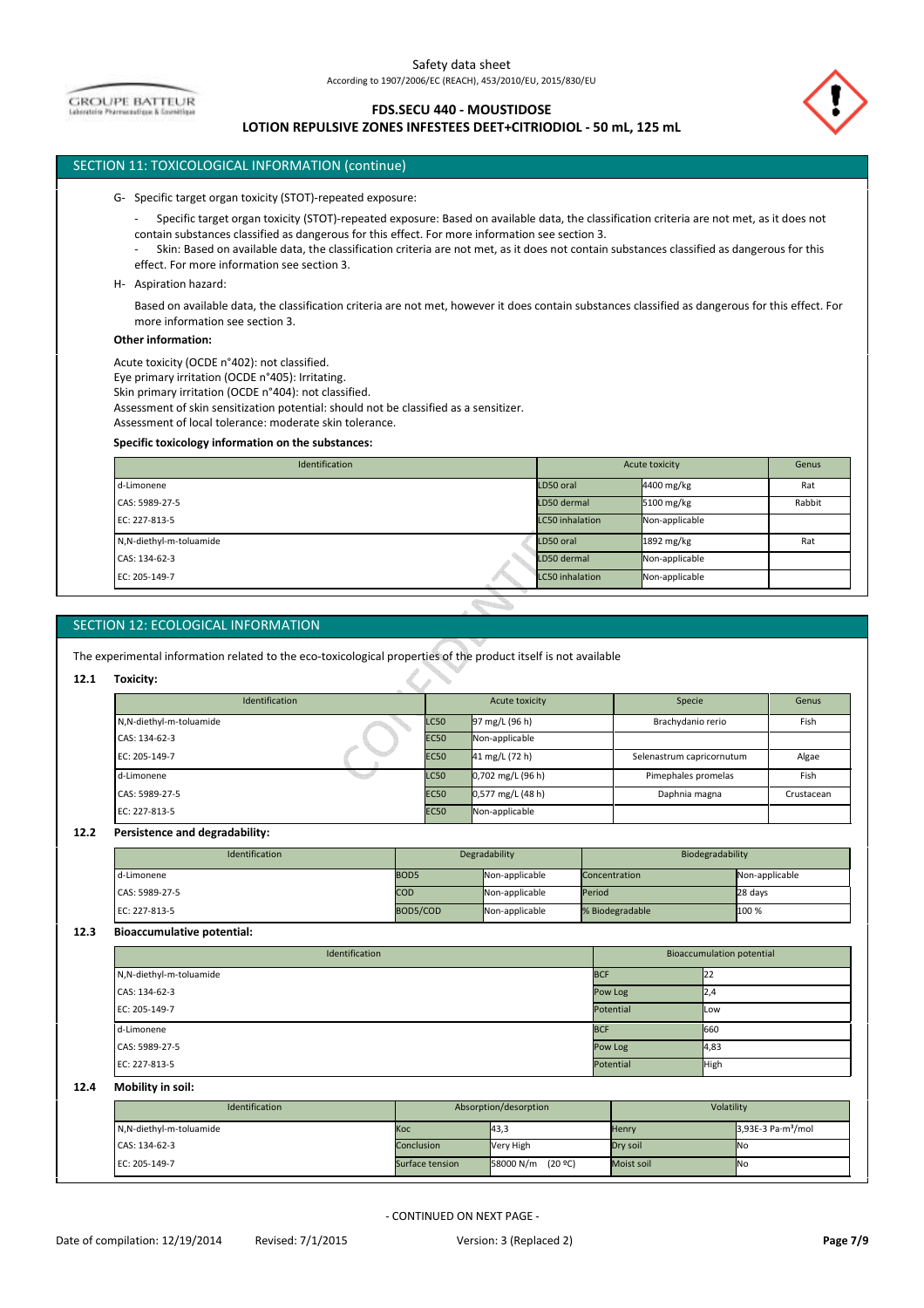**GROUPE BATTEUR** 

# **FDS.SECU 440 - MOUSTIDOSE**



# **LOTION REPULSIVE ZONES INFESTEES DEET+CITRIODIOL - 50 mL, 125 mL**

| Identification |                 | Absorption/desorption |            | Volatility     |  |
|----------------|-----------------|-----------------------|------------|----------------|--|
| d-Limonene     | Koc             | 6324                  | Henry      | Non-applicable |  |
| CAS: 5989-27-5 | Conclusion      |                       | Dry soil   | Non-applicable |  |
| EC: 227-813-5  | Surface tension | (25 ºC)<br>26750 N/m  | Moist soil | Non-applicable |  |

Non-applicable

**12.6 Other adverse effects:**

Not described

# SECTION 13: DISPOSAL CONSIDERATIONS

#### **13.1 Waste treatment methods:**

| Code | <b>Description</b>                                                                          | (Regulation (EU) No<br>Waste class<br>1357/2014) |
|------|---------------------------------------------------------------------------------------------|--------------------------------------------------|
|      | It is not possible to assign a specific code, as it depends on the intended use by the user | Dangerous                                        |

#### **Type of waste (Regulation (EU) No 1357/2014):**

HP14 Ecotoxic, HP4 Irritant — skin irritation and eye damage, HP6 Acute Toxicity

#### **Waste management (disposal and evaluation):**

Consult the authorized waste service manager on the assessment and disposal operations in accordance with Annex 1 and Annex 2 (Directive 2008/98/EC). As under 15 01 (2014/955/EC) of the code and in case the container has been in direct contact with the product, it will be processed the same way as the actual product. Otherwise, it will be processed as non-dangerous residue. We do not recommended disposal down the drain. See paragraph 6.2.

#### **Regulations related to waste management:**

In accordance with Annex II of Regulation (EC) nº1907/2006 (REACH) the community or state provisions related to waste management are stated

Community legislation: Directive 2008/98/EC, 2014/955/EU, Regulation (EU) No 1357/2014

#### SECTION 14: TRANSPORT INFORMATION

This product is not regulated for transport (ADR/RID,IMDG,IATA)

#### SECTION 15: REGULATORY INFORMATION

#### **15.1 Safety, health and environmental regulations/legislation specific for the substance or mixture:**

Candidate substances for authorisation under the Regulation (EC) 1907/2006 (REACH): Non-applicable

Substances included in Annex XIV of REACH ("Authorisation List") and sunset date: Non-applicable

Regulation (EC) 1005/2009, about substances that deplete the ozone layer: Non-applicable

Active substances for which a decision of non-inclusion onto Annex I (Regulation (EU) No 528/2012): N,N-diethyl-m-toluamide (excluded for the product type 22)

REGULATION (EU) No 649/2012, in relation to the import and export of hazardous chemical products: Non-applicable

**Limitations to commercialisation and the use of certain dangerous substances and mixtures (Annex XVII, REACH):** 

Non-applicable

### **Specific provisions in terms of protecting people or the environment:**

It is recommended to use the information included in this safety data sheet as data used in a risk evaluation of the local circumstances in order to establish the necessary risk prevention measures for the manipulation, use, storage and disposal of this product.

# **Other legislation:**

The product could be affected by sectorial legislation

# **Other information:**

This product is classified as biocide according to the directive 98/8/EC and regulation 528/2012.

**15.2 Chemical safety assessment:**